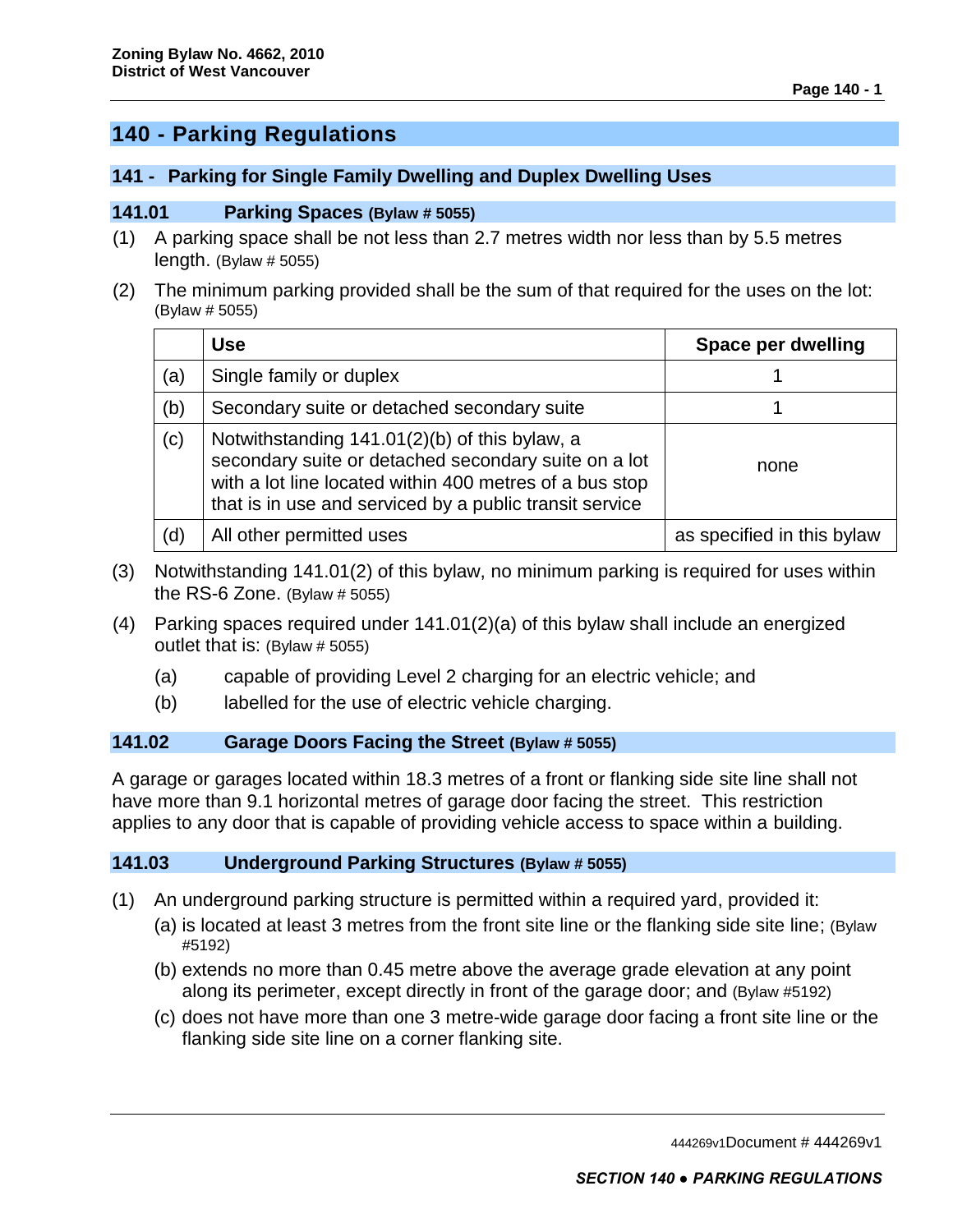(2) Underground parking structures shall be included in the floor area ratio and site coverage calculations as provided elsewhere in this Zoning Bylaw.

## **142 – Parking for uses other than Single-Family, Duplex and Groundoriented Dwelling Uses** (Bylaw #5155)

### **142.01 Use of Parking Areas**

- (1) The required spaces for off-street parking shall be used exclusively for the parking of vehicles.
- (2) Not less than 30% of required off-street commercial parking spaces shall be kept accessible and available as unreserved visitor parking for the building as a whole during normal business hours.

## **142.02 Calculation of Parking Requirements**

- (1) Except as noted below, all enclosed floor area of the building shall be included as gross floor area for calculating the required number of parking spaces, except:
	- (a) floor space within a basement and/or ground floor area which is used to provide required off-street parking spaces and the access aisles thereto; and
	- (b) open decks.
- (2) When calculation of the number of required parking spaces results in a fractional space, any fraction of 1/2 or less shall be disregarded, and any fraction of greater than 1/2 shall require one additional parking space.
- (3) Any parking space that has been used for the installation of an enclosure for electrical utilities as part of a multi-property District program shall be counted towards meeting the parking requirements for the building on whose site the parking space is located.

## **142.03 Parking - Access Aisles**

No parking shall be permitted within access aisles nor in front of entrances and exits to buildings or premises nor in any other location which prevents the effective use of the parking space(s) by vehicles at all times.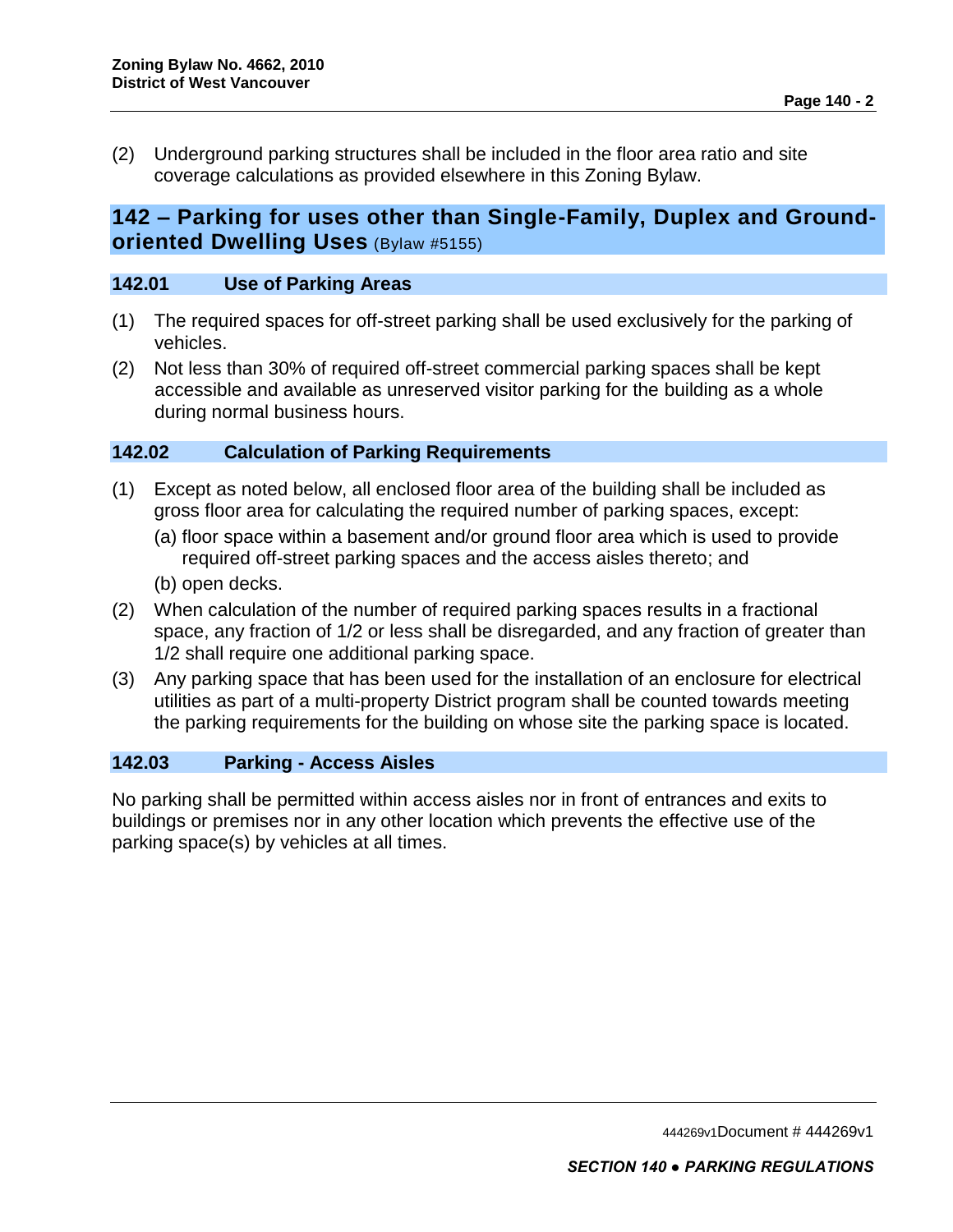#### **142.04 Size of Parking Spaces and Aisle Widths**

(1) Lengths, widths and angles of parking spaces and maneuvering aisles shall be not less than those shown in the following table:

| <b>Parking Angle</b> | <b>Width of Space</b> | <b>Length of Space</b> | <b>Aisle Width</b>   |
|----------------------|-----------------------|------------------------|----------------------|
| $90^{\circ}$         | 2.9 metres            | 5.8 metres             | 6.1 metres           |
| $90^{\circ}$         | 2.7 metres            | 5.8 metres             | 6.7 metres           |
| $90^{\circ}$         | 2.6 metres            | 5.8 metres             | 7.3 metres           |
| $60^\circ$           | 2.7 metres            | 5.8 metres             | 5.5 metres (one way) |
| $45^{\circ}$         | 2.7 metres            | 5.8 metres             | 4.0 metres (one way) |
| 30 <sup>o</sup>      | 2.7 metres            | 5.8 metres             | 3.4 metres (one way) |
| Parallel             | 2.7 metres            | 7.0 metres             | 3.7 metres (one way) |

- (2) Notwithstanding the above, a maximum of 30% of parking spaces may be designed as small car spaces with a minimum width of 2.4 metres and a minimum length of 4.9 metres, provided that the spaces are clearly marked as "small car spaces".
- (3) When a side of a parking space adjoins a fence or other structure other than a column, more than 0.3 metre in height, the width of the parking space shall be increased by 0.3 metre on each side which abuts such fence or other structure. (Bylaw # 4679 & 4712)
- (4) Unless otherwise provided by bylaw, driveway widths other than access aisles to parking spaces shall maintain a clear unobstructed width of 5.5 metres minimum for two-way driveways and 3.7 metres minimum for one-way driveways.

## **142.05 Parking Curbs**

- (1) Where parking is located sufficiently close to fence, planters, garden walls, partition walls, adjoining property or an area used by using an adjacent entrance, exit or walkway, to require protection from impact from the vehicle or vehicle doors, parking spaces shall be provided with either:
	- (a) bollards
	- (b) curb stops of not less than 0.2 metre in width, or
	- (c) wood or synthetic impact protection bolted to a wall.
- (2) All off-street parking surfaces shall be adequately and suitably marked by means of painted lines, pavement arrows, and hatching to indicate:
	- (a) each parking space, and direction of access to and egress from the parking area; and
	- (b) areas within which parking is prohibited near entrances and exits to and from the building or buildings within the site.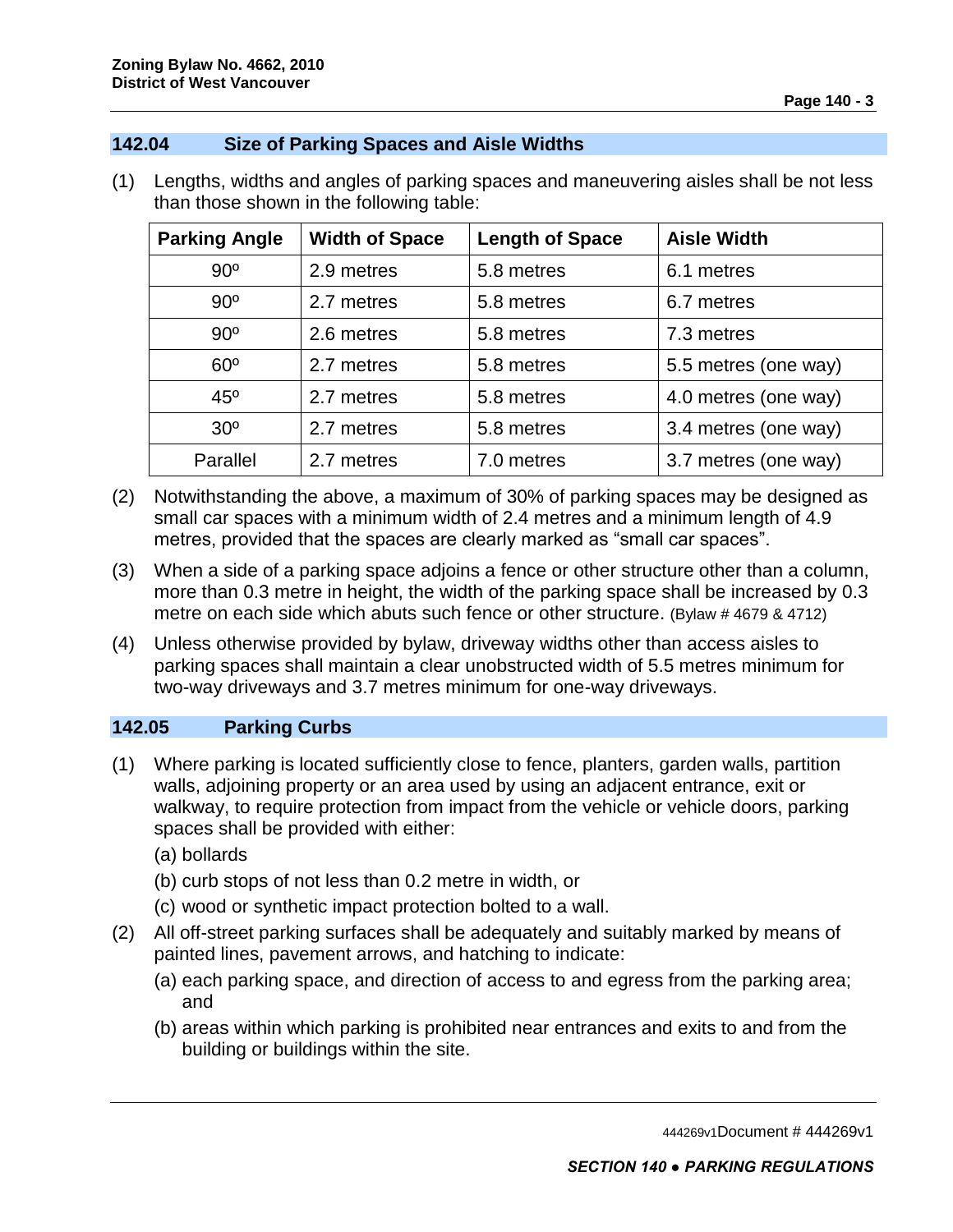### **142.06 Underground Parking Structures (Bylaw # 4712 & 4974)**

- (1) For all uses other than single dwellings and duplex dwellings, an underground parking structure which is wholly or partially located under a required yard shall not extend more than 0.9 metre above natural grade at any point along the perimeter of the structure including curbing, except above driveway entrances and exits. (Bylaw # 4712
- (2) The width of a parking stall shall be increased by 0.3 metre on each side that adjoins a fence or other structure over 0.3 metre in height. (Bylaw # 4712)
- (3) When columns are within 0.6 metre of a drive aisle, the width of the parking stall shall be increased by 0.3 metre. (Bylaw # 4712)

## **142.07 Parking Lot Screening**

- (1) Where any parking area and access aisles adjoin a residentially zoned site, a landscaped screen or uniformly painted fence or wall of not less than 1.2 metres in height, shall be provided and maintained in good condition at all times.
- (2) A planter shall be provided having a planting width of not less than 1.2 metres in width along the boundaries of the site adjoining a street or streets.

### **142.08 Provision for Parking Spaces Not Provided on the Same Site as the Main Building**

- (1) Where all required parking spaces cannot be provided on the same site as the main building, parking spaces may be located off site as follows:
	- (a) 1 or more parking spaces on a site permanently maintained for such use;
	- (b) the parking space(s) are within 91 metres of the main building; and
	- (c) minimum parking requirements for uses on the parking site can otherwise be met.
- (2) registration of a Section 219 Covenant shall be registered against the Land guaranteeing that the parking site shall be permanently maintained for such parking.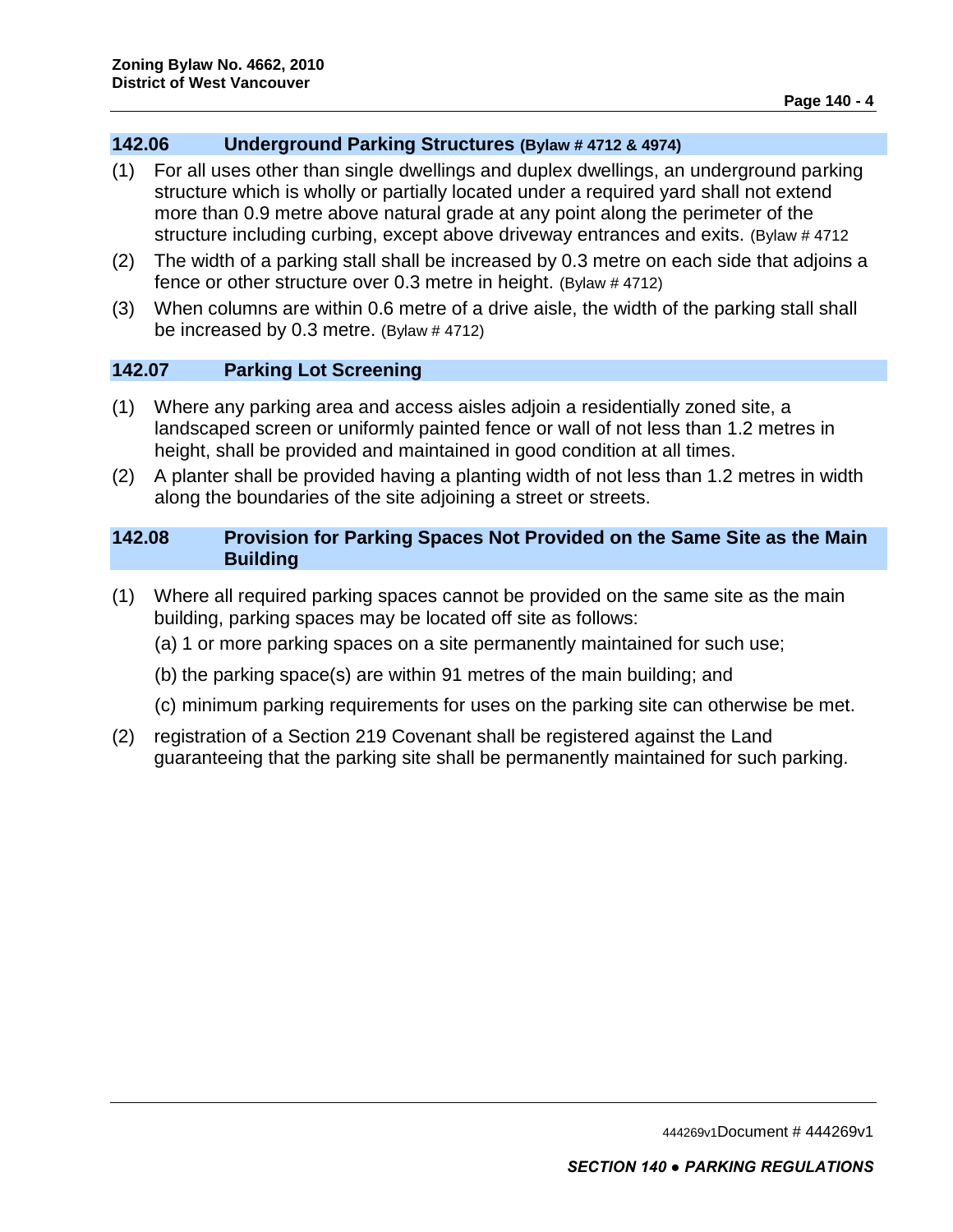#### **142.09 Provision for Parking for Persons with Disabilities** (Bylaw # 4805)

(1) A portion of the required parking spaces shall be provided for persons with disabilities in accordance with the following table:

| <b>Total Required Parking Spaces</b> | <b>Required Spaces for Persons with Disabilities</b>                                 |
|--------------------------------------|--------------------------------------------------------------------------------------|
| $10 - 75$                            |                                                                                      |
| 76-125                               |                                                                                      |
| 126-200                              |                                                                                      |
| Over 200                             | 3 spaces plus one space for every 100 spaces or<br>fraction thereof in excess of 200 |

- (2) Parking spaces for persons with disabilities shall:
	- (a) be at least 3.7 metres wide;
	- (b) have a firm, slip resistant and level surface;
	- (c) be located close, and be accessible, to an entrance designed for full access by those with a disability;
	- (d) be clearly identified as being solely for the use of persons with disabilities; and
	- (e) be accessed through private property.

## **142.10 Electric Vehicle Charging Infrastructure** (Bylaw # 5055)

- (1) For new dwelling units, all parking spaces for residential use, except visitor parking, shall include an energized outlet that is:
	- (a) capable of providing Level 2 charging for an electric vehicle;
	- (b) labelled for the use of electric vehicle charging.
- (2) Where an electric vehicle energy management system is implemented, the Director of Planning may specify a minimum performance standard to ensure a sufficient rate of electric vehicle charging.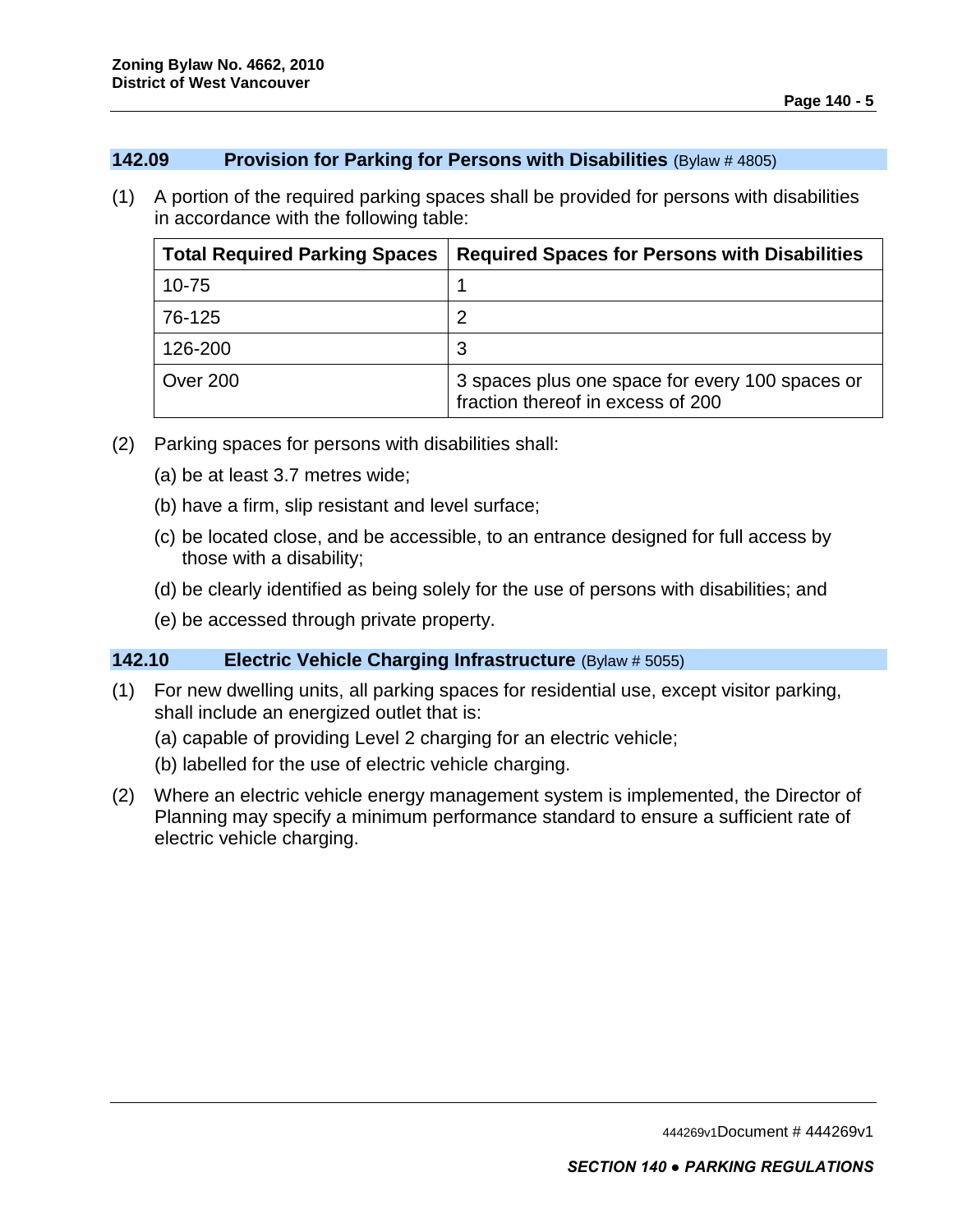## **143 – Bicycle Parking (#5055)**

#### **143.01 Secure Bicycle Parking**

- (1) A secure bicycle parking space shall be:
	- (a) located in a common area at the level of grade or at the first level of vehicle parking above or beneath grade;
	- (b) accessible from an aisle with a minimum width of 1.2 metres;
	- (c) notwithstanding 143.1(2) of this bylaw, a maximum of 35% of spaces may be vertical to:
		- (i) allow the bicycle to be suspended from an appropriate rack;
		- (ii) reduce the required length of each space to not less than 1.0 metres.
- (2) A secure bicycle parking space shall be provided in one of the following forms:
	- (a) Bicycle room:
		- (i) separate from other uses including general storage areas;
		- (ii) enclosing no more than 40 spaces;
		- (iii) with each space not less than 1.8 metres length, 0.6 metres width and 1.9 metres vertical clearance;
		- (iv) that meets the minimum standard in the Building Bylaw No. 4400, 2004;
	- (b) Bicycle locker:
		- (i) with each space not less than 1.8 metres length, 1.2 metres height and 0.6 metres width at the door and 0.22 metres at the end opposite;
		- (ii) that meets the minimum standard in the Building Bylaw No. 4400, 2004.
	- (c) Private garage: (Bylaw #5155 & #5192)
		- (i) enclosing no more than one vehicle parking space and two bicycle parking spaces;
		- (ii) with each space not less than 1.8 metres length, 0.6 metres width and 1.9 metres vertical clearance;
		- (iii) that meets the minimum standard in Building Bylaw No. 4400, 2004.
- (3) The minimum secure bicycle parking spaces provided shall be the sum of that required for the uses on the lot:

|     | <b>Use</b>                   | Secure bicycle parking space provision |
|-----|------------------------------|----------------------------------------|
| (a) | Single family or duplex      | none                                   |
| (b) | Townhouse or apartment       | 1.5 per dwelling                       |
| (c) | Commercial and institutional | 0.3 per 100 $\rm m^2$                  |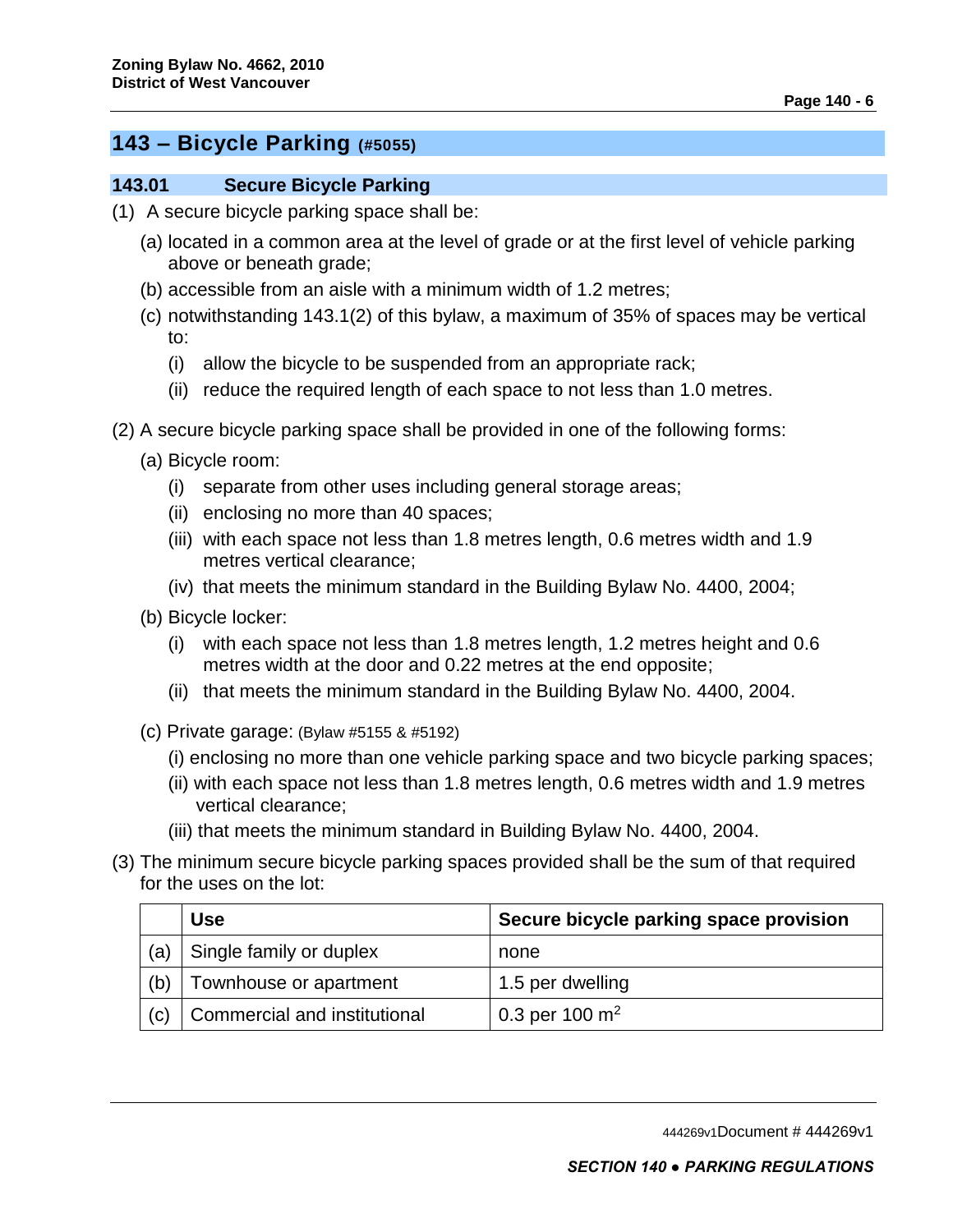(4) The minimum vehicle parking requirement otherwise required by this bylaw shall be reduced for the provision of those secure bicycle parking spaces required under 143.1(3) of this bylaw:

|     | <b>Use</b>                   | Vehicle parking space reduction for each<br>secure bicycle parking space required |
|-----|------------------------------|-----------------------------------------------------------------------------------|
| (a) | Single family or duplex      | none                                                                              |
| (b) | Townhouse or apartment       | $0.17$ space                                                                      |
| (c) | Commercial and institutional | none                                                                              |

## **143.02 Short Term Bicycle Parking**

- (1) A short-term bicycle parking space shall be:
	- (a) over a concrete surface and include a rack;
	- (b) not less than 1.8 metres length nor less than 0.6 metres width;
	- (c) located in a common area that is:
		- (i) visible and accessible to visitors;
		- (ii) within 15 m of a main entrance of the building;
		- (iii) off-street, unless on-street placement is approved by the District
- (2) The minimum short-term bicycle parking spaces provided shall be the sum of that required for the uses on the lot:

|     | <b>Use</b>                   | Short-term bicycle parking space provision |
|-----|------------------------------|--------------------------------------------|
| (a) | Single family or duplex      | none                                       |
| (b) | Townhouse or apartment       | 0.2 per dwelling                           |
| (b) | Commercial and institutional | 0.4 per 100 $\rm m^2$                      |

(3) A minimum 50% of required short-term bicycle parking space shall be sheltered from the elements where more than six spaces are required.